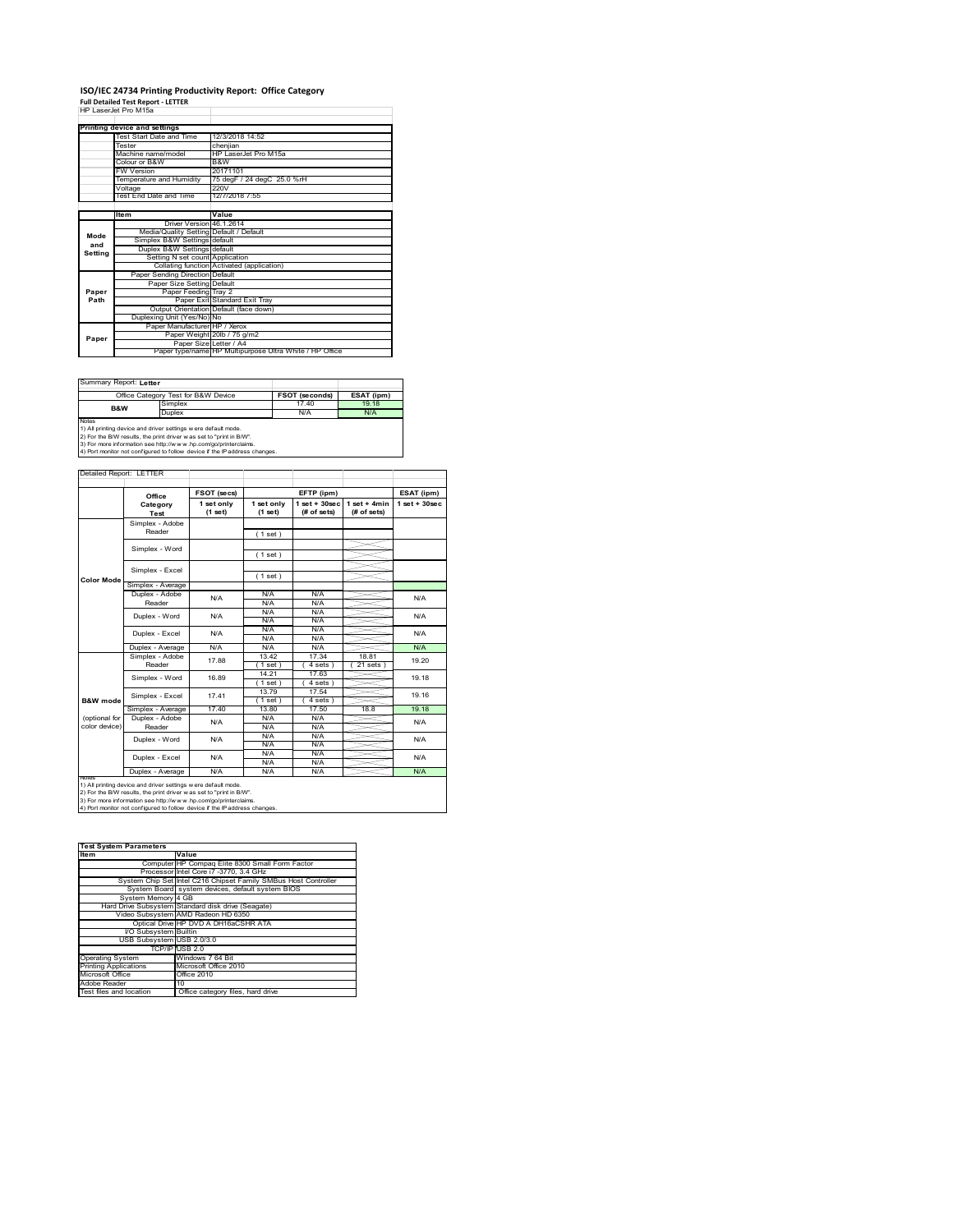### **ISO/IEC 24734 Printing Productivity Report: Office Category Full Detailed Test Report ‐ A4** HP LaserJet Pro M15a

|         | HP LaserJet Pro M15a                    |                                                         |
|---------|-----------------------------------------|---------------------------------------------------------|
|         | Printing device and settings            |                                                         |
|         | Test Start Date and Time                | 12/3/2018 14:52                                         |
|         | Tester                                  | cheniian                                                |
|         | Machine name/model                      | HP LaserJet Pro M15a                                    |
|         | Colour or B&W                           | B&W                                                     |
|         | <b>FW Version</b>                       | 20171101                                                |
|         | Temperature and Humidity                | 75 degF / 24 degC 25.0 %rH                              |
|         | Voltage                                 | 220V                                                    |
|         | Test End Date and Time                  | 12/7/2018 7:55                                          |
|         |                                         |                                                         |
|         | ltem                                    | Value                                                   |
|         | Driver Version 46 1 2614                |                                                         |
| Mode    | Media/Quality Setting Default / Default |                                                         |
| and     | Simplex B&W Settings default            |                                                         |
| Setting | Duplex B&W Settings default             |                                                         |
|         | Setting N set count Application         |                                                         |
|         |                                         | Collating function Activated (application)              |
|         | Paper Sending Direction Default         |                                                         |
|         | Paper Size Setting Default              |                                                         |
| Paper   | Paper Feeding Tray 2                    |                                                         |
| Path    |                                         | Paper Exit Standard Exit Tray                           |
|         |                                         | Output Orientation Default (face down)                  |
|         | Duplexing Unit (Yes/No) No              |                                                         |
|         | Paper Manufacturer HP / Xerox           | Paper Weight 20lb / 75 g/m2                             |
| Paper   |                                         |                                                         |
|         | Paper Size Letter / A4                  | Paper type/name HP Multipurpose Ultra White / HP Office |
|         |                                         |                                                         |

Summary Report: **A4**

| PQQUIIIIII.                                                    |                                     |                       |            |  |  |  |
|----------------------------------------------------------------|-------------------------------------|-----------------------|------------|--|--|--|
|                                                                | Office Category Test for B&W Device | <b>FSOT (seconds)</b> | ESAT (ipm) |  |  |  |
| B&W                                                            | Simplex                             | 18.01                 | 18.34      |  |  |  |
|                                                                | Duplex                              | N/A                   | N/A        |  |  |  |
| <b>Notes</b>                                                   |                                     |                       |            |  |  |  |
| 1) All printing device and driver settings w ere default mode. |                                     |                       |            |  |  |  |
|                                                                |                                     |                       |            |  |  |  |

1) All printing device and driver settings were default mode.<br>2) For the B/W results, the print driver was set to "print in B/W".<br>3) For more information see http://www.hp.com/go/printerclaims.<br>4) Port monitor not configur

|                                | Office                    | FSOT (secs)           |                       | EFTP (ipm)                       |                               | ESAT (ipm)         |
|--------------------------------|---------------------------|-----------------------|-----------------------|----------------------------------|-------------------------------|--------------------|
|                                | Category<br>Test          | 1 set only<br>(1 set) | 1 set only<br>(1 set) | $1$ set $+30$ sec<br>(# of sets) | $1$ set + 4min<br>(# of sets) | $1$ set + $30$ sec |
|                                | Simplex - Adobe<br>Reader |                       | (1 set)               |                                  |                               |                    |
|                                | Simplex - Word            |                       | (1 set)               |                                  |                               |                    |
| Colour<br>Mode                 | Simplex - Excel           |                       | (1 set)               |                                  |                               |                    |
|                                | Simplex - Average         |                       |                       |                                  |                               |                    |
|                                | Duplex - Adobe<br>Reader  | N/A                   | N/A<br>N/A            | N/A<br>N/A                       |                               | N/A                |
|                                | Duplex - Word             | N/A                   | N/A<br>N/A            | N/A<br>N/A                       |                               | N/A                |
|                                | Duplex - Excel            | N/A                   | N/A<br>N/A            | N/A<br>N/A                       |                               | N/A                |
|                                | Duplex - Average          | N/A                   | N/A                   | N/A                              |                               | N/A                |
|                                | Simplex - Adobe<br>Reader | 18.53                 | 12.96<br>1 set )      | 16.59<br>4 sets 1                | 17.39<br>$20$ sets $)$        | 18.33              |
|                                | Simplex - Word            | 17.66                 | 13.58<br>$1$ set)     | 16.86<br>4 sets)                 |                               | 18.33              |
| B&W mode                       | Simplex - Excel           | 1782                  | 13.46<br>$1$ set)     | 16.79<br>$4 sets$ )              |                               | 18.36              |
|                                | Simplex - Average         | 18.0                  | 13.33                 | 16.74                            | 17.4                          | 18.34              |
| (optional for<br>color device) | Duplex - Adobe<br>Reader  | N/A                   | N/A<br>N/A            | N/A<br>N/A                       |                               | N/A                |
|                                | Duplex - Word             | N/A                   | N/A<br>N/A            | N/A<br>N/A                       |                               | N/A                |
|                                | Duplex - Excel            | N/A                   | N/A<br>N/A            | N/A<br>N/A                       |                               | N/A                |
|                                | Duplex - Average          | N/A                   | N/A                   | N/A                              |                               | N/A                |

1) All printing device and driver settings were default mode.<br>2) For the B/W results, the print driver was set to "print in B/W".<br>3) For more information see http://www.hp.com/go/printerclaims.<br>4) Port monitor not configur

| <b>Test System Parameters</b> |                                                                 |  |  |  |
|-------------------------------|-----------------------------------------------------------------|--|--|--|
| <b>Item</b>                   | Value                                                           |  |  |  |
|                               | Computer HP Compaq Elite 8300 Small Form Factor                 |  |  |  |
|                               | Processor Intel Core i7 -3770, 3.4 GHz                          |  |  |  |
|                               | System Chip Set Intel C216 Chipset Family SMBus Host Controller |  |  |  |
|                               | System Board system devices, default system BIOS                |  |  |  |
| System Memory 4 GB            |                                                                 |  |  |  |
|                               | Hard Drive Subsystem Standard disk drive (Seagate)              |  |  |  |
|                               | Video Subsystem AMD Radeon HD 6350                              |  |  |  |
|                               | Optical Drive HP DVD A DH16aCSHR ATA                            |  |  |  |
| <b>VO Subsystem Builtin</b>   |                                                                 |  |  |  |
| USB Subsystem USB 2.0/3.0     |                                                                 |  |  |  |
|                               | TCP/IP USB 2.0                                                  |  |  |  |
| <b>Operating System</b>       | Windows 7 64 Bit                                                |  |  |  |
| <b>Printing Applications</b>  | Microsoft Office 2010                                           |  |  |  |
| Microsoft Office              | Office 2010                                                     |  |  |  |
| Adobe Reader                  | 10                                                              |  |  |  |
| Test files and location       | Office category files, hard drive                               |  |  |  |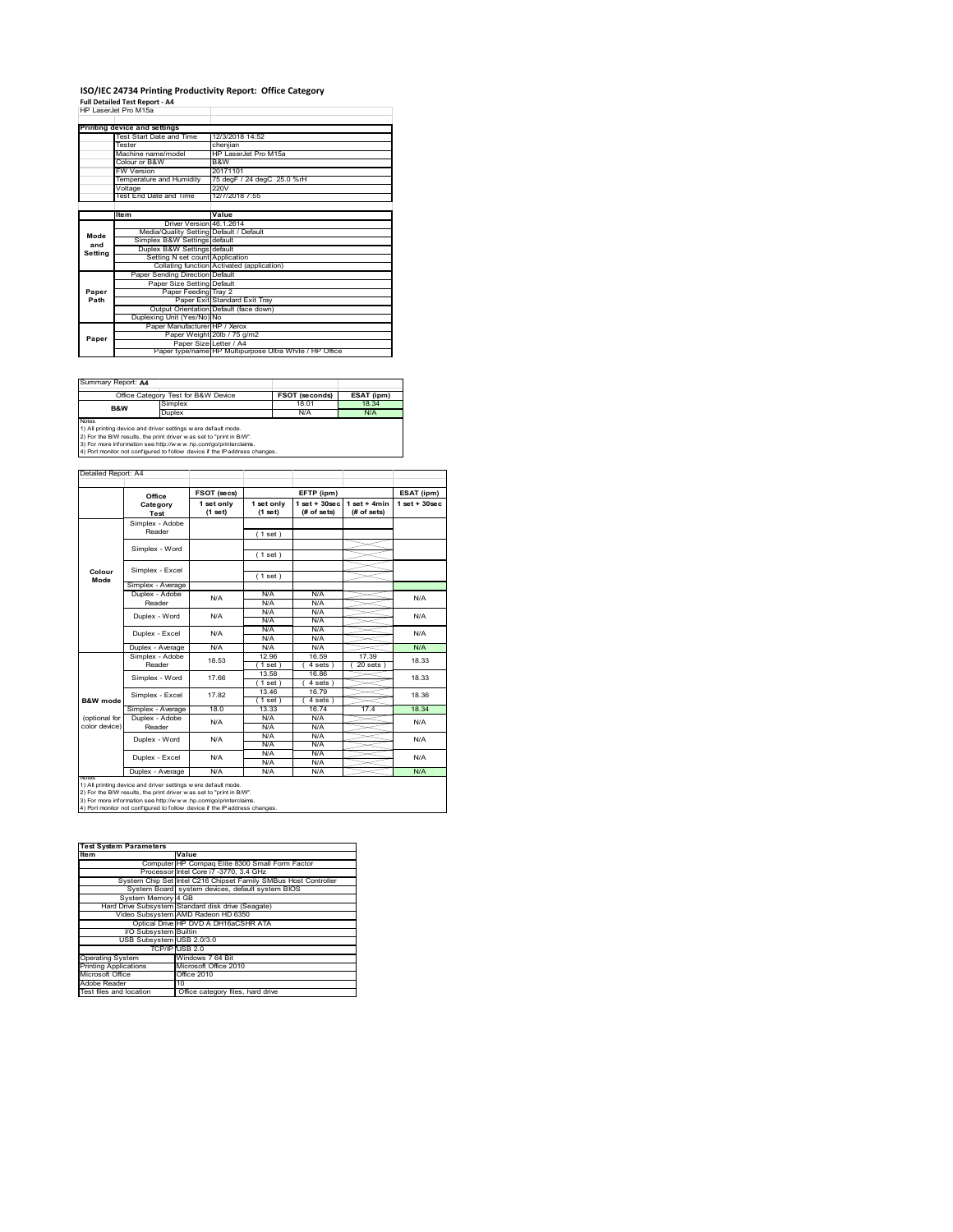## **ISO/IEC 24734 Printing Productivity Report: Office Category Feature Performance Full Report ‐ Office Feature Performance Test** HP LaserJet Pro M15a

|                        | reature renormance run neport - onnee reature renormance rest |                                                         |
|------------------------|---------------------------------------------------------------|---------------------------------------------------------|
|                        | HP Laser let Pro M15a                                         |                                                         |
|                        |                                                               |                                                         |
|                        | Printing device and settings                                  |                                                         |
|                        | Test Start Date and Time                                      | 12/3/2018 14:52                                         |
|                        | Tester                                                        | cheniian                                                |
|                        | Machine name/model                                            | HP LaserJet Pro M15a                                    |
|                        | Colour or B&W                                                 | B&W                                                     |
|                        | <b>FW Version</b>                                             | 20171101                                                |
|                        | Temperature and Humidity                                      | 75 degF / 24 degC 25.0 %rH                              |
|                        | Voltage                                                       | 220V                                                    |
|                        | Test End Date and Time                                        | 12/7/2018 7:55                                          |
|                        |                                                               |                                                         |
|                        | ltem                                                          | Value                                                   |
| Mode<br>and<br>Setting | Driver Version 46 1 2614                                      |                                                         |
|                        | Media/Quality Setting Default / Default                       |                                                         |
|                        | Simplex B&W Settings default                                  |                                                         |
|                        | Duplex B&W Settings default                                   |                                                         |
|                        | Setting N set count Application                               |                                                         |
|                        |                                                               | Collating function Activated (application)              |
|                        | Paper Sending Direction Default                               |                                                         |
|                        | Paper Size Setting Default                                    |                                                         |
| Paper                  | Paper Feeding Tray 2                                          |                                                         |
| Path                   |                                                               | Paper Exit Standard Exit Tray                           |
|                        |                                                               | Output Orientation Default (face down)                  |
|                        | Duplexing Unit (Yes/No) No                                    |                                                         |
|                        | Paper Manufacturer HP / Xerox                                 |                                                         |
| Paper                  |                                                               | Paper Weight 20lb / 75 g/m2                             |
|                        | Paper Size Letter / A4                                        |                                                         |
|                        |                                                               | Paper type/name HP Multipurpose Ultra White / HP Office |

| <b>ISO Print Productivity Report: Feature Performance Test Summary</b>                                                                                                                                                                                                                      |               |                                      |                                      |  |  |
|---------------------------------------------------------------------------------------------------------------------------------------------------------------------------------------------------------------------------------------------------------------------------------------------|---------------|--------------------------------------|--------------------------------------|--|--|
| <b>Printing Modes</b>                                                                                                                                                                                                                                                                       |               | <b>Feature Performance Ratio</b>     |                                      |  |  |
| (Feature Adobe Reader - Office test file)                                                                                                                                                                                                                                                   |               | FSOT (base)<br><b>FSOT (feature)</b> | <b>ESAT (feature)</b><br>ESAT (base) |  |  |
| A5, Landscape Feed, Simplex, Colour                                                                                                                                                                                                                                                         | Simplex       |                                      |                                      |  |  |
| A5. Portrait Feed. Simplex. Colour                                                                                                                                                                                                                                                          | Simplex       |                                      |                                      |  |  |
| Legal, Simplex, Colour                                                                                                                                                                                                                                                                      | Simplex       |                                      |                                      |  |  |
| Legal, Duplex, Colour                                                                                                                                                                                                                                                                       | <b>Duplex</b> |                                      |                                      |  |  |
| A4, 1200 dpi, Simplex, Colour                                                                                                                                                                                                                                                               | Simplex       |                                      |                                      |  |  |
| Letter, 1200 dpi. Simplex, Colour                                                                                                                                                                                                                                                           | Simplex       |                                      |                                      |  |  |
| A4, General Office, Simplex, Colour                                                                                                                                                                                                                                                         | Simplex       |                                      |                                      |  |  |
| Letter, General Office, Simplex, Colour                                                                                                                                                                                                                                                     | Simplex       |                                      |                                      |  |  |
| A5, Landscape Feed, Simplex, B/W                                                                                                                                                                                                                                                            | Simplex       |                                      |                                      |  |  |
| A5, Portrait Feed, Simplex, B/W                                                                                                                                                                                                                                                             | Simplex       | 58%                                  | 42%                                  |  |  |
| Legal, Simplex, B/W                                                                                                                                                                                                                                                                         | Simplex       |                                      |                                      |  |  |
| Legal, Duplex, B/W                                                                                                                                                                                                                                                                          | <b>Duplex</b> |                                      |                                      |  |  |
| A4, 1200 dpi, Simplex, B/W                                                                                                                                                                                                                                                                  | Simplex       |                                      |                                      |  |  |
| Letter, 1200 dpi, Simplex, B/W                                                                                                                                                                                                                                                              | Simplex       |                                      |                                      |  |  |
| A4. General Office. Simplex. B/W                                                                                                                                                                                                                                                            | Simplex       |                                      |                                      |  |  |
| Letter, General Office, Simplex, B/W                                                                                                                                                                                                                                                        | Simplex       |                                      |                                      |  |  |
| Notes<br>1) All printing device and driver settings w ere default mode.<br>2) Test conducted with 8-paper Office Feature Performance file.<br>3) For more information see http://www.hp.com/go/printerclaims.<br>4) Port monitor not configured to follow device if the IP address changes. |               |                                      |                                      |  |  |

| <b>Printing Modes</b>                               | <b>Base Printing Mode</b> |                            | <b>Feature Performance</b> |                                  |                                         |                                      |
|-----------------------------------------------------|---------------------------|----------------------------|----------------------------|----------------------------------|-----------------------------------------|--------------------------------------|
| Feature Adobe Reader - Office<br>test file (8-page) | <b>FSOT</b><br>Base       | <b>ESAT</b><br><b>Base</b> | 1 set<br>FSOT (secs)       | $1$ set $+30$ sec.<br>ESAT (ipm) | FSOT (base)<br><b>FSOT</b><br>(feature) | <b>ESAT (feature)</b><br>ESAT (base) |
| A5, Landscape Feed, Simplex, Colour                 |                           |                            |                            |                                  |                                         |                                      |
| A5, Portrait Feed, Simplex, Colour                  |                           |                            |                            |                                  |                                         |                                      |
| Legal, Simplex, Colour                              |                           |                            |                            |                                  |                                         |                                      |
| Legal, Duplex, Colour                               |                           |                            |                            |                                  |                                         |                                      |
| A4, 1200 dpi, Simplex, Colour                       |                           |                            |                            |                                  |                                         |                                      |
| Letter, 1200 dpi, Simplex, Colour                   |                           |                            |                            |                                  |                                         |                                      |
| A4, General Office, Simplex, Colour                 |                           |                            |                            |                                  |                                         |                                      |
| Letter, General Office, Simplex, Colour             |                           |                            |                            |                                  |                                         |                                      |
| A5, Landscape Feed, Simplex, B/W                    | 32.08                     | 18.32                      |                            |                                  |                                         |                                      |
| A5. Portrait Feed. Simplex. B/W                     | 32.08                     | 18.32                      | 55.44                      | 7.8                              | 58%                                     | 42%                                  |
| Legal, Simplex, B/W                                 |                           |                            |                            |                                  |                                         |                                      |
| Legal, Duplex, B/W                                  |                           |                            |                            |                                  |                                         |                                      |
| A4. 1200 dpi. Simplex. B/W                          | 32.08                     | 18.32                      |                            |                                  |                                         |                                      |
| Letter, 1200 dpi, Simplex, B/W                      |                           |                            |                            |                                  |                                         |                                      |
| A4, General Office, Simplex, B/W                    | 32.08                     | 18.32                      |                            |                                  |                                         |                                      |
| Letter, General Office, Simplex, B/W                |                           |                            |                            |                                  |                                         |                                      |

|        | <b>Test System Parameters</b> |                                                                 |  |  |
|--------|-------------------------------|-----------------------------------------------------------------|--|--|
|        | Item                          | Value                                                           |  |  |
|        |                               | Computer HP Compaq Elite 8300 Small Form Factor                 |  |  |
|        |                               | Processor Intel Core i7 -3770, 3.4 GHz                          |  |  |
|        |                               | System Chip Set Intel C216 Chipset Family SMBus Host Controller |  |  |
|        |                               | System Board system devices, default system BIOS                |  |  |
| Test   | System Memory 4 GB            |                                                                 |  |  |
| System |                               | Hard Drive Subsystem Standard disk drive (Seagate)              |  |  |
|        |                               | Video Subsystem AMD Radeon HD 6350                              |  |  |
|        |                               | Optical Drive HP DVD A DH16aCSHR ATA                            |  |  |
|        | I/O Subsystem Builtin         |                                                                 |  |  |
|        | USB Subsystem USB 2.0/3.0     |                                                                 |  |  |
| VO.    |                               | TCP/IPIUSB 2.0                                                  |  |  |
|        | <b>Operating System</b>       | Windows 7 64 Bit                                                |  |  |
|        | <b>Printing Applications</b>  | Microsoft Office 2010                                           |  |  |
|        | Software Microsoft Office     | Office 2010                                                     |  |  |
|        | Adobe Reader                  | 10                                                              |  |  |
|        | Test files and location       | Office category files, hard drive                               |  |  |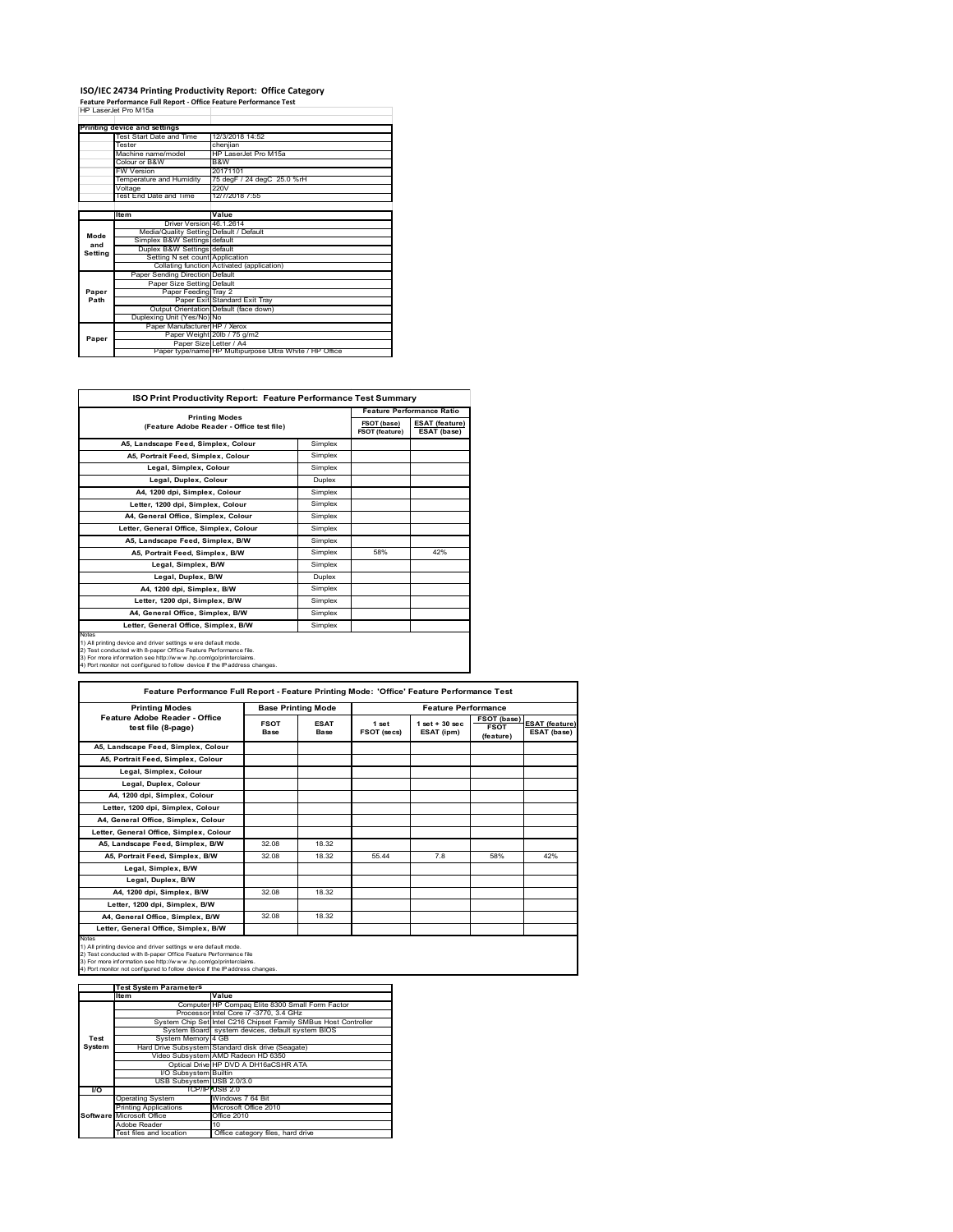### **ISO/IEC 17629 First Print Out Time Report: Office Category**

| <b>Full Detailed Test Report - LETTER</b> |  |
|-------------------------------------------|--|
| HP LaserJet Pro M15a                      |  |

|            | Printing device and settings               |                                |
|------------|--------------------------------------------|--------------------------------|
|            | Test Start Date and Time                   | 11/5/2017 21:51                |
|            | Tester                                     | Cheniian                       |
|            | Machine name/model                         | HP LaserJet Pro M15a           |
|            | Colour or B&W                              | B&W                            |
|            | FW Version                                 | 20171101                       |
|            | Configuration (options)                    | Default                        |
|            | Controller                                 | 11800                          |
|            | Printing device page count                 | Not Specified                  |
|            | Printing supplies page count Not Specified |                                |
|            | Temperature and Humidity                   | 75 degF / 24 degC 25.0 %rH     |
|            | Voltage                                    | 220V                           |
|            | Test End Date and Time                     | 12/18/2018 12:41               |
|            |                                            |                                |
|            | <b>Item</b>                                | Value                          |
| Mode       | PDL and driver version                     | 46.1.2614                      |
|            | Print Quality mode                         | default                        |
| and        | <b>B&amp;W</b> settings                    | default                        |
| Setting    | Paper feed orientation                     | Short Edge                     |
|            | Paper type setting                         | default                        |
| Paper      | Paper feeding                              | Standard cassette              |
|            | Paper exit                                 | Standard exit tray             |
| Paper Path | Output orientation                         | default (face up or face down) |
|            |                                            |                                |

**ISO First Page Out Time Summary Report: Office Category** rt: **Letter** 

**FPOT from Ready (seconds)**<br>Simplex 8.11 **Duplex**<br>Notes<br>1) All printing device and driver settings were default mode.<br>2) For the BM results, the print driver was set to "print in BM".<br>4) For more information see http://www.hp.com/golprinterclaims.<br>4) Port monitor **B&W**

|                                |                                                                                                                                                                                                                                                                                                                                                                                                             | ISO First Page Out Time Report: Office Category |                    |                              |                      |                              |            |
|--------------------------------|-------------------------------------------------------------------------------------------------------------------------------------------------------------------------------------------------------------------------------------------------------------------------------------------------------------------------------------------------------------------------------------------------------------|-------------------------------------------------|--------------------|------------------------------|----------------------|------------------------------|------------|
| <b>Detailed Report: LETTER</b> |                                                                                                                                                                                                                                                                                                                                                                                                             | Word<br>(seconds)                               | Excel<br>(seconds) | Adobe<br>Reader<br>(seconds) | Average<br>(seconds) | <b>Delay Time</b>            |            |
|                                | FPOT from Ready - Simplex                                                                                                                                                                                                                                                                                                                                                                                   |                                                 |                    |                              |                      |                              |            |
|                                | FPOT from Ready - Duplex                                                                                                                                                                                                                                                                                                                                                                                    |                                                 |                    |                              |                      |                              |            |
| <b>Color Mode</b>              | FPOT from Sleep - Simplex                                                                                                                                                                                                                                                                                                                                                                                   |                                                 |                    | N/A                          |                      |                              |            |
|                                | Recovery Time                                                                                                                                                                                                                                                                                                                                                                                               |                                                 |                    |                              |                      |                              |            |
|                                | FPOT from Off - Simplex                                                                                                                                                                                                                                                                                                                                                                                     |                                                 |                    |                              |                      |                              |            |
|                                | Warm-up Time                                                                                                                                                                                                                                                                                                                                                                                                |                                                 |                    |                              |                      |                              |            |
|                                | FPOT from Ready - Simplex                                                                                                                                                                                                                                                                                                                                                                                   | 8.51                                            | 7 7 9              | 8.02                         | 8.11                 | 49 Seconds                   |            |
|                                | FPOT from Ready - Duplex                                                                                                                                                                                                                                                                                                                                                                                    |                                                 |                    |                              |                      |                              |            |
| <b>B&amp;W Mode</b>            | FPOT from Sleep - Simplex                                                                                                                                                                                                                                                                                                                                                                                   |                                                 |                    | 8.09                         |                      | 61 Minutes                   |            |
|                                | Recovery Time                                                                                                                                                                                                                                                                                                                                                                                               |                                                 |                    | 0.1                          |                      |                              |            |
|                                |                                                                                                                                                                                                                                                                                                                                                                                                             |                                                 |                    |                              |                      |                              |            |
|                                | FPOT from Off - Simplex                                                                                                                                                                                                                                                                                                                                                                                     |                                                 |                    | 20.30                        |                      |                              |            |
| Notes                          | Warm-up Time                                                                                                                                                                                                                                                                                                                                                                                                |                                                 |                    | 12.28                        |                      |                              |            |
| <b>HP Data Table</b>           | 1) All printing device and driver settings w ere default mode.<br>2) For the B/W results, the print driver was set to "print in B/W".<br>3) For more information see http://www.hp.com/go/printerclaims.<br>4) Port monitor not configured to follow device if the IP address changes.<br>5) Page counts w ere collected after completion of the tests.<br>6) Details for FPOT from Sleep are show n below. |                                                 |                    |                              |                      |                              |            |
| <b>Detailed Report: LETTER</b> |                                                                                                                                                                                                                                                                                                                                                                                                             | <b>FPOT Avg</b>                                 | FPOT (secs)        | FPOT (secs)                  | FPOT (secs)          |                              |            |
|                                |                                                                                                                                                                                                                                                                                                                                                                                                             | (se cs)                                         | <b>Iteration 1</b> | <b>Iteration 2</b>           | Iteration 3          | Application                  | Delay Time |
| <b>Color Mode</b>              | FPOT from Sleep<br>FPOT from Sleep (15 minutes)<br>HP/Non ISO Test                                                                                                                                                                                                                                                                                                                                          | N/A<br>N/A                                      | N/A<br>N/A         | N/A<br>N/A                   | N/A<br>N/A           | Adobe Reader<br>Adobe Reader |            |
|                                | FPOT from Sleep                                                                                                                                                                                                                                                                                                                                                                                             | 8.09                                            | 8.14               | 8.03                         | N/A                  | Adobe Reader                 | 61 Minutes |

1) All printing device and driver settings w ere default mode.<br>2) For the B/W results, the print driver w as set to "print in B/W".<br>3 DLP includes detailed iterations as data measurements may vary run to run.

|            | <b>Test System Parameters</b> |                                     |  |  |
|------------|-------------------------------|-------------------------------------|--|--|
|            | Item                          | Value                               |  |  |
|            | Computer                      | HP Z240 SFF Workstation             |  |  |
|            | Processor                     | Intel Core i7 -6770, 3.4 GHz        |  |  |
|            | System Chip Set               | Intel SKL/KBL Mobile/Desktop        |  |  |
|            | System Board                  | system devices, default system BIOS |  |  |
| Test       | <b>System Memory</b>          | 8 GB                                |  |  |
| System     | <b>Hard Drive Subsystem</b>   | Turbo Drive G2 256GB PCle SSD       |  |  |
|            | Video Subsystem               | Microsoft Basic Display Adaptor     |  |  |
|            | Optical Drive                 | HP HLDS DVDRW GUD1N                 |  |  |
|            | I/O Subsystem                 | Builtin                             |  |  |
|            | <b>USB Subsystem</b>          | USB 2.0/3.0                         |  |  |
| Printing   |                               |                                     |  |  |
| Device     | TCP/IP                        | 10/1000                             |  |  |
| Connection |                               |                                     |  |  |
|            |                               |                                     |  |  |
|            | <b>Operating System</b>       | Win 10 Enterprise 64 Bit (10240)    |  |  |
|            |                               | Microsoft Word 2016                 |  |  |
| Software   | <b>Printing Applications</b>  | Microsoft Excel 2016                |  |  |
|            |                               | Adobe Reader DC                     |  |  |